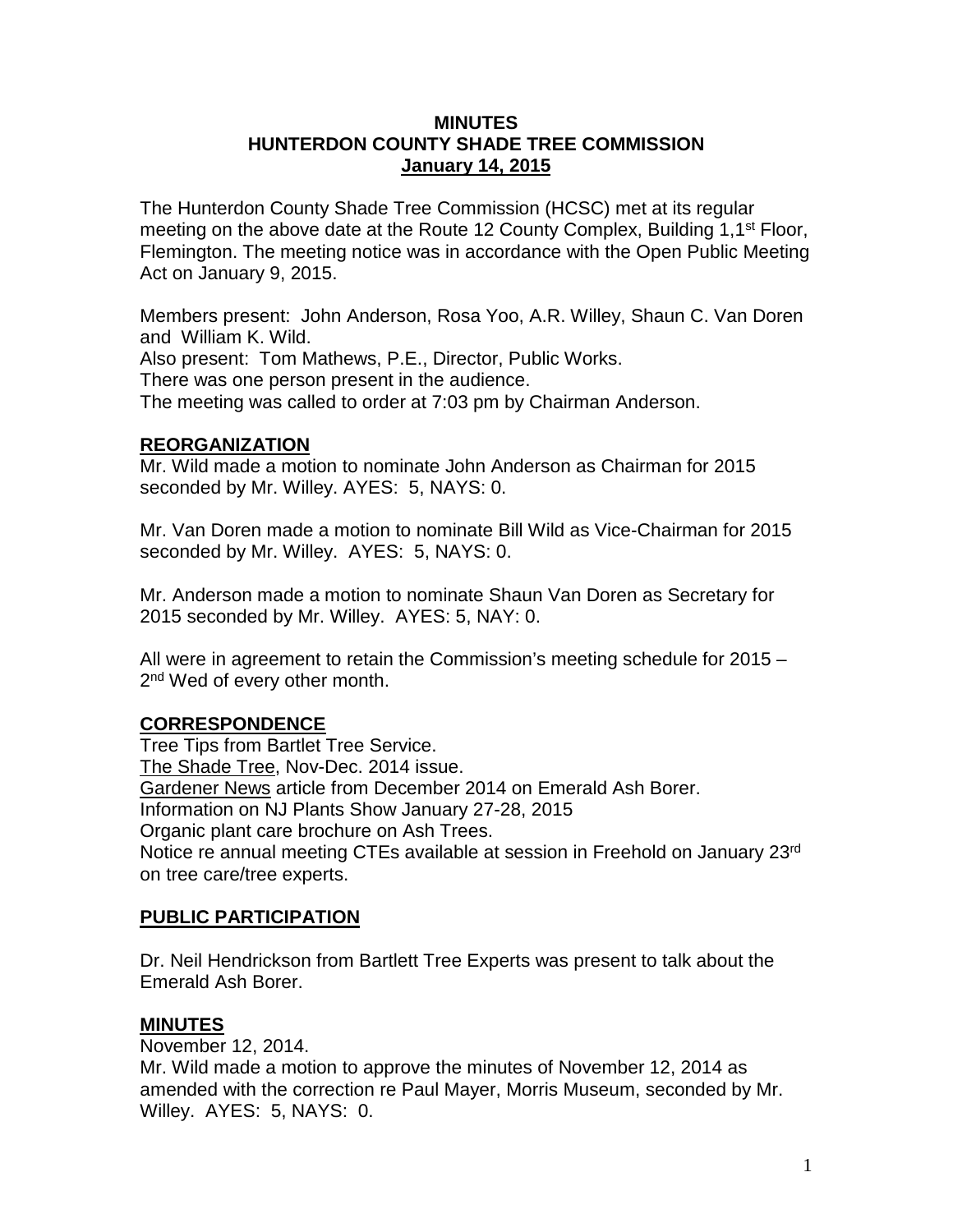# **NEW BUSINESS**

### **2015 Budget**

Mr. Mathews reported that he submitted the 2015 budget request at the same level as 2014, ~ \$ 7,000 requested. It was due on Friday but was submitted earlier today.

# **2015 Arbor Day**

There was a discussion on the tree requests for schools, which was mailed on January 8; Mr. Mathews indicated that  $\sim$  10 had been received thus far indicating they wanted a tree. The number purchased has typically been 30, with a mix of large and small trees with species such as dogwood and redbud, 1.5-2" caliper. Ms. Yoo will develop a list and meet with Greg Ent to work on pricing and availability. Greg usually goes to the nursery and selects them.

There was a discussion on the location for the ceremony. The Heron Glen Golf course was suggested. There is a Tulip tree in serious decline at the  $16<sup>th</sup>$  hole; the tree guards the  $2<sup>nd</sup>$  shot as the tree makes the hole so a new tree needs to go in its place. All were in agreement that a 2-2.5" caliper Tulip tree should be purchased to replace the tree. Also suggested was to have the ceremony again at South County Park due to the number of trees needed there, especially around the parking areas. A  $3<sup>rd</sup>$  location suggested was the Hunterdon County Communications Center. Mr. Anderson will visit that site in light of the fact there is a  $1<sup>st</sup>$  responder memorial being planned, having been approved by the Freeholders. It's an Eagle Scout project by a Boy Scout from Alexandria Twp.

#### **2014 Annual Forestry Plan Report**

Mr. Van Doren indicated that Melissa Allen from Mr. Mathews' staff has drafted the report.

#### **Community Lecture**

Mr. Anderson raised the issue of the STC sponsoring a lecture on the Emerald Ash Borer and other tree topics and asked Dr. Hendrickson if he would make the presentation, to which he accepted. It would be on March 11 at 7 pm with the STC meeting moved up to 630 pm. Mr. Van Doren asked about also inviting someone from the DEP however Ms. Yoo indicated someone from the State Agriculture Department would be able to provide more information as they are tracking it. Mr. Van Doren indicated that once a location was reserved then a press release would be sent and all municipal Shade Tree Commissions, Environmental Commissions, Open Space Committees, etc. would be invited.

# **OLD BUSINESS**

# **Forestry Management Plan**